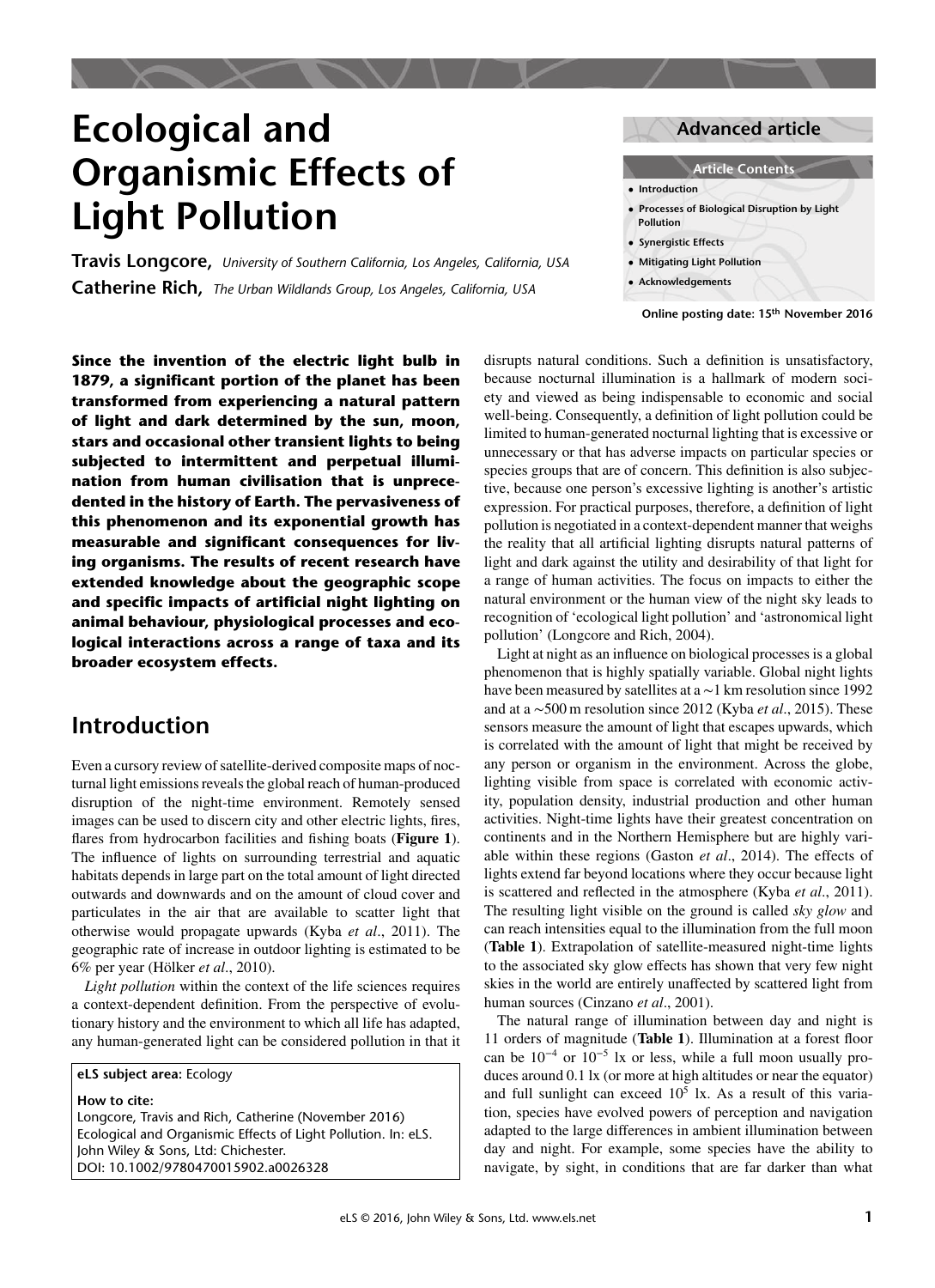<span id="page-1-0"></span>

**Figure 1** The global extent and intensity of artificial night lighting is visible in this photograph of the India–Pakistan border taken from the International Space Station on August 21, 2011. The border itself is entirely illuminated with the characteristic orange light of sodium vapour floodlights installed by the Indian government. Photograph ISS028-E-029679 from NASA.

humans would consider complete darkness (Warrant and Dacke, [2010\)](#page-5-0). Bioluminescent organisms have evolved to exploit the natural conditions of illumination for signalling, especially in the oceans and forests. Disruption of these natural conditions, even at light levels imperceptible to the human eye, therefore has adverse consequences on a range of species and interactions (Longcore and Rich, [2004\)](#page-5-0) and, potentially, their evolutionary trajectories (Swaddle *et al*., [2015\)](#page-5-0). These effects could be profound; even streetlights are a million times brighter than typical ambient night-time conditions (Perry *et al*., [2008\)](#page-5-0).

# **Processes of Biological Disruption by Light Pollution**

The degree to which artifcial night lighting affects biological systems depends on the species involved and the type of disruption in question, combined with the characteristics of the light itself. Gaston *et al*. [\(2013\)](#page-5-0) identifed six biological and ecological processes that could be disrupted by light at night: photosynthesis, niche partitioning, dark repair and recovery, photoperiodism/circadian rhythms, visual perception and spatial orientation. The extent of impacts varies with the duration, intensity and wavelengths of light that are in the environment (Gaston *et al*., [2013;](#page-5-0) Longcore and Rich, [2016\)](#page-5-0).

## **Photosynthesis**

Photosynthesis under artifcial lighting is desirable in greenhouse agricultural production, where large amount of energy from light that is concentrated in wavelengths at which plants are photosynthetically active (400–700 nm) is required. Little photosynthesis occurs under artifcial lighting outdoors and it is limited to areas close to the light sources (Raven and Cockell, [2006\)](#page-5-0). Lighting can affect photosynthesis indirectly as well, through triggering of other physiological responses in plants that infuence photosynthesis (Skaf *et al*., [2010\)](#page-5-0).

## **Niche partitioning**

Niche partitioning associated with lighting levels has developed as a result of the historically predictable daily, monthly and annual patterns of light and dark. Diurnal animals that exploit artifcial night lighting as a means to extend activity periods occupy the 'night light niche', thereby disrupting normal species interactions during the time locations are illuminated. Perry *et al*. [\(2008\)](#page-5-0) provide an extensive list of diurnal reptiles and amphibians that exploit the night light niche, including geckos, iguanas, skinks, snakes, toads and treefrogs. This phenomenon was also measured for fshes around offshore platforms, where it was referred to as a 'visual subsidy' for the fshes exploiting the night light niche (Keenan *et al*., [2007\)](#page-5-0). Although it is tempting to interpret use of the night light niche as being 'good' in some abstract sense, this is misleading; every species that benefts from day-like conditions at night intrudes into a niche already occupied by species adapted to natural patterns of light and dark.

Other species that are normally active between twilight and dawn can have their niches disrupted as well. Firefies are active during particular ambient illumination conditions that sequentially separate the activity periods of different species (Lloyd, [2006\)](#page-5-0). This temporal niche partitioning is vulnerable to changes in nocturnal lighting conditions.

The logical and predictable extension of the erosion of light as a means to maintain niche partitioning is that local species diversity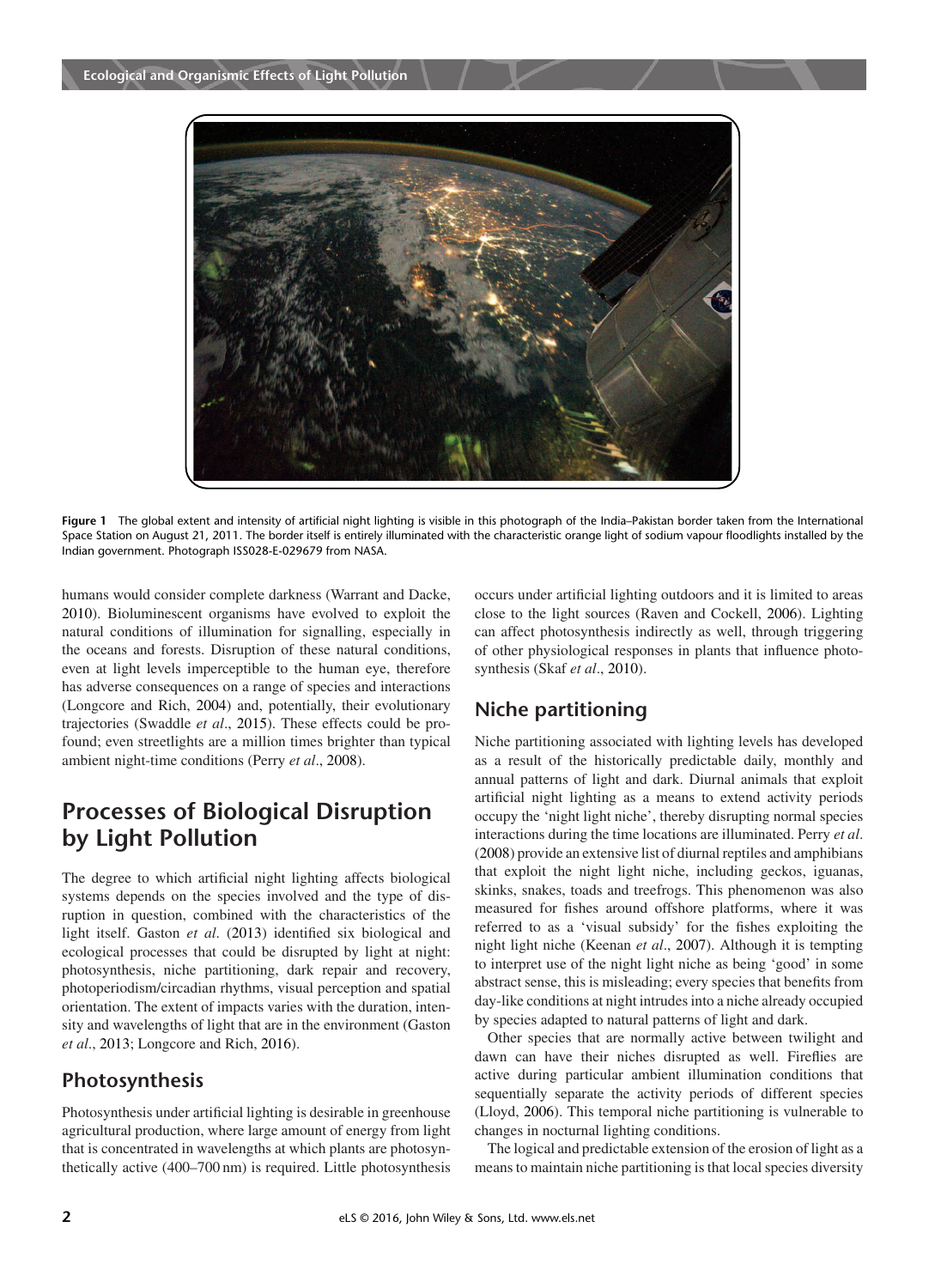|                 | Magnitude (1x) Natural and artificial illumination levels (1x) | Species responses with illumination levels (lx)                                                                     |
|-----------------|----------------------------------------------------------------|---------------------------------------------------------------------------------------------------------------------|
| $10^5$          | 103 000 Full sunlight                                          |                                                                                                                     |
| $10^{4}$        | 50 000 Partial sunlight                                        |                                                                                                                     |
|                 | 10 000 Cloudy                                                  |                                                                                                                     |
| $10^{3}$        |                                                                |                                                                                                                     |
| $10^{2}$        | 188 Sunset (Nowinszky, 2004)                                   |                                                                                                                     |
| $10^{1}$        | 10 Parking lot                                                 |                                                                                                                     |
| 10 <sup>0</sup> | 1 Light pollution in urban marsh habitat                       | 2.1 Reduction in seed set in short-day soya beans                                                                   |
|                 |                                                                | 1 Initiation of downstream drift and emergence from winter<br>substrate in fishes                                   |
| $10^{-1}$       | 0.5 Illumination from urban sky glow (Kiel, Germany)           | 0.5 Maximum for foraging in some fishes                                                                             |
|                 | 0.1 Typical full moon (0.4 maximum                             | 0.3 Melatonin reduced in Senegal sole (Oliveira et al., 2010)                                                       |
|                 | 0.18-0.71 Light pollution on beaches (Taiwan) (Santos          | 0.25 Disrupted melatonin, promoted tumour growth in rats                                                            |
|                 | <i>et al.</i> , 2010)                                          | 0.2 Maximum illumination for most fireflies (Brazil)                                                                |
|                 | 0.178 Illumination from urban sky glow (Vienna)                | (Hagen and Viviani, 2009)                                                                                           |
|                 |                                                                | 0.1 Reduced foraging in rodents and schooling in fishes                                                             |
|                 |                                                                | 0.1 Desynchronisation of coral planula production (Jokiel<br>et al., 1985)                                          |
| $10^{-2}$       | 0.01 Lower limit of many commercial light meters               | 0.06 Prairie rattlesnakes forage more compared with 0.35 lx                                                         |
|                 | 0.01-0.04 Crescent to half illuminated moon                    | 0.04 Maximum illumination for activity in frogs                                                                     |
|                 |                                                                | 0.01 Delayed foraging on forest floor (Wise, 2007) and<br>increased number of visual threat displays in salamanders |
| $10^{-3}$       | 0.001 Instream illumination from billboards                    | 0.003 Less activity and females hide nest in frogs                                                                  |
|                 |                                                                | 0.001 Foraging in brown trout                                                                                       |
|                 |                                                                | 0.001-0.01 Most moth activity (Nowinszky, 2004)                                                                     |
| $10^{-4}$       | 0.0005 Starry sky without moon                                 | 0.0006 Circadian rhythm of Drosophila jambulina                                                                     |
|                 |                                                                | influenced (Thakurdas et al., 2010)                                                                                 |
|                 |                                                                | 0.0001 Maximum for activity of Ascaphus truei frogs                                                                 |
| $10^{-5}$       |                                                                | 0.00001 Lower foraging limit in fishes                                                                              |
| $10^{-6}$       | 0.000001 Dark night in forest                                  | 0.0000004 Negative phototaxis in phantom midge                                                                      |

<span id="page-2-0"></span>

|  |  |  | Table 1 Illumination from natural and artificial sources compared with ecological consequences across taxonomic groups |  |  |
|--|--|--|------------------------------------------------------------------------------------------------------------------------|--|--|
|  |  |  |                                                                                                                        |  |  |

Common sources of artifcial light, including light refected in the atmosphere (sky glow), produce illumination both brighter than many naturally occurring night-time conditions and above threshold levels to infuence many biological phenomena. Sources in Rich and Longcore [\(2006\)](#page-5-0) unless otherwise noted.

will decline when the full range of light and dark conditions no longer occurs and breadth of potential light-associated niches is reduced. **See also**: **[Coexistence](http://onlinelibrary.wiley.com/doi/10.1002/9780470015902.a0003185/full)**

#### **Dark repair and recovery**

Dark repair and recovery refers to nocturnal physiological processes that are essential to healthy functioning of organisms inactive at night. Exposure to artifcial lighting during these periods, even for short bursts, can disrupt these physiological processes and have adverse consequences. The production of the hormone melatonin during dark hours and the consequent repair benefts is an example (Liu *et al*., [2013\)](#page-5-0). Melatonin is produced in organisms ranging from single celled to the most complex because of its early origins in evolutionary history (Jones *et al*., [2015\)](#page-5-0). In vertebrates, its function as an antioxidant and scavenger of free radicals can be suppressed by exposure to light at night.

Suppression of melatonin production is greatest for wavelengths of light in the blue portion of the spectrum (Brainard *et al*., [2001\)](#page-5-0). The response to light is dose dependent, with small reductions in melatonin production documented down to within the measurement accuracy of melatonin in the saliva or blood (Rea *et al*., [2010\)](#page-5-0). The lower levels of illumination associated with measurable melatonin suppression in humans is on the order of magnitude of that provided by a streetlight shining directly through a window. The epidemiological studies of melatonin suppression and associated circadian disruption of humans by exterior lighting do suggest an effect; the brightness of human sleeping environments is associated with obesity (McFadden *et al*., [2014\)](#page-5-0), breast cancer (Hurley *et al*., [2014\)](#page-5-0) and prostate cancer (Kloog *et al*., [2009\)](#page-5-0), with the intermediate mechanism of circadian disruption and melatonin suppression assumed. Such studies involve use of satellite imagery of night lighting at multiple scales and provide epidemiological indications that light pollution affects these chronic diseases in humans through interruption of dark repair and recovery.

#### **Photoperiodism and circadian rhythms**

Light is a signal that infuences the timing of activities for organisms at several scales. Circadian rhythms are entrained daily by light and dark cycles for all organisms living in illuminated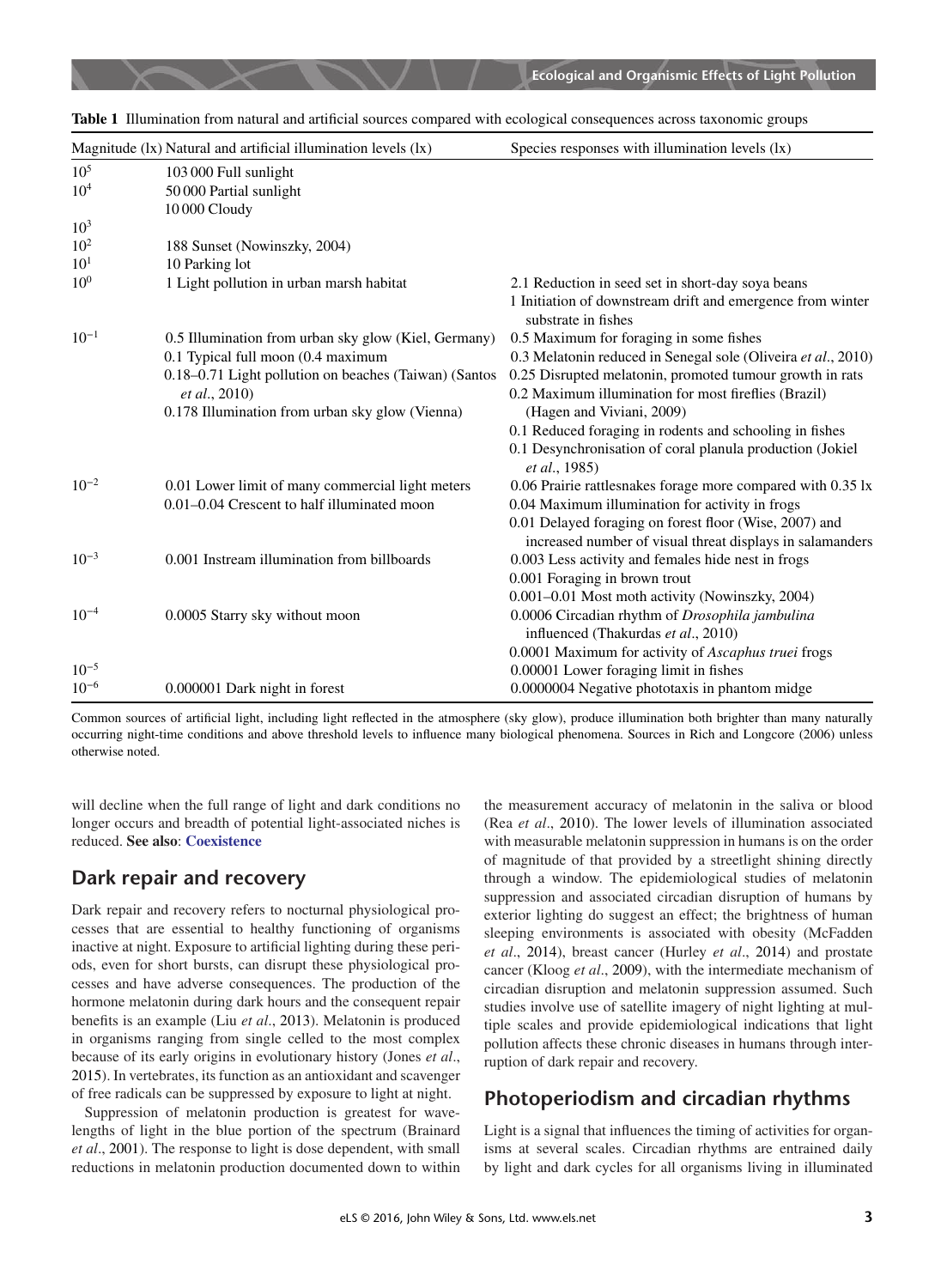environments. Similarly, daylength signals trigger physiological responses associated with seasonal changes in environmental conditions for species living in seasonal environments.

Circadian clocks have evolved to synchronise physiology, metabolism and behaviour to the 24-h cycle of Earth (Vanin *et al*., [2012\)](#page-5-0). In diverse organisms, circadian oscillators can be entrained to local time through the detection of an environmental cue, known as a zeitgeber, such that the endogenous timing of peaks and troughs stably corresponds to an environmental reference point, frequently dark-to-light transition, for which specialised photoreceptive and phototransductive mechanisms have evolved to be capable of functioning as pacemakers to synchronise downstream rhythmic events to the environment. **See also**: **[Circadian Rhythms](http://onlinelibrary.wiley.com/doi/10.1002/9780470015902.a0000040.pub2)**

Studies of the effects of artifcial lighting on photoperiodic responses are abundant, partly because of the implications for understanding human health (Zubidat *et al*., [2010\)](#page-5-0). As a whole, they show that artifcial lighting can entrain circadian rhythms and infuence physiological functions such as immune response at relatively low levels (Bedrosian *et al*., [2011\)](#page-5-0). For example, extremely dim light is sufficient to entrain rhythms in mice and can be done without affecting the other physiological indicators of light infuence such as phase shifting or reduced melatonin production (Butler and Silver, [2011\)](#page-5-0). For shorter wavelengths (blue and green), entrainment takes place at 10<sup>−</sup><sup>3</sup> lx. Adverse effects of mistiming have been documented on immune response, metabolism and stress associated with exposure to dim light at night (Bedrosian *et al*., [2011;](#page-5-0) Fonken *et al*., [2010;](#page-5-0) Zubidat *et al*., [2010\)](#page-5-0).

Light pollution might reset interactions among species whenever synchronisation is important because entrainment requirements are different between species. For instance, plants 'anticipate' the dawn with a synchronised circadian clock and increase immune defence at the time of day when infection is most likely (Wang *et al*., [2011\)](#page-5-0). The timing of resistance (R)-gene-mediated defences in *Arabidopsis* to downy mildew is tied to the circadian system such that defences are greatest before dawn, when the mildew normally disperses its spores (Wang *et al*., [2011\)](#page-5-0). The importance of circadian rhythms in plants, for everything from disease response and fowering time to seed germination, and the potential for disruption by artifcial night lighting, has not been explored widely (Resco *et al*., [2009\)](#page-5-0). Some plants might use light-triggered circadian rhythms to synchronise expression of antiherbivory compounds with periods of peak herbivory, leading to increased loss from herbivory in out-of-phase plants (Goodspeed *et al*., [2012\)](#page-5-0). **See also**: **Plant Circadian Rhythms**

In animals, research on timing of morning birdsong illustrates how lights can subtly infuence reproductive behaviours through infuences on circadian rhythms. For forest birds in Vienna, proximity to night lights advanced the morning chorus and resulted in more extrapair copulations than would be expected for younger Blue Tits (*Cyanistes caeruleus*) that were defending lower quality territories on forest edges adjacent to streetlights (Kempenaers *et al*., [2010\)](#page-5-0). Other work has shown an earlier dawn chorus in light-polluted environments e.g., (Miller, [2006\)](#page-5-0).

Artifcial lighting can also induce or delay seasonal changes that are asynchronous with actual conditions, described as 'seasons out of time' (Haim *et al*., [2005\)](#page-5-0). Such mistiming leads to failure of organisms to adjust appropriately to changing seasons, with a range of results that include plants not setting seed with shortened days or failing to drop leaves in the fall (Bennie *et al*., [2016\)](#page-5-0) and disruption of reproductive synchronisation necessary to exploit environmental conditions (Robert *et al*., [2015\)](#page-5-0). Integrating studies of circadian disruption on species in the wild with research on human and animal models is at the frontier of chronobiological research (Dominoni *et al*., [2016\)](#page-5-0).

#### **Visual perception**

Artifcial lighting can allow species to see at night that would otherwise not be able to do so. This has the potential to affect a whole range of behaviours and species interactions. Many studies link foraging activity with specifc lighting conditions, presumably optimised to reduce predation risk while maximising foraging effciency for each species. For example, onset of foraging time is delayed in lesser horseshoe bats (*Rhinolophus hipposideros*) when exposed to lighting and the lit areas of hedgerows were avoided (Stone *et al*., [2009\)](#page-5-0). This pattern of delay is now seen in multiple taxa, from salamanders (Wise, [2007\)](#page-5-0) to sugar gliders (*Petaurus breviceps*) (Barber-Meyer, [2007\)](#page-5-0) to bats (Boldogh *et al*., [2007\)](#page-5-0).

A driving force behind patterns of activity and foraging by animals infuenced by artifcial lighting is presumably the balance between rewards of foraging and risk of predation. The general pattern that has emerged is that increased light assists predators to locate prey. As a result, primary consumers that might otherwise forage under cover of darkness avoid illuminated areas. This general rule has an exception, which is that prey species with a communal predator defence, such as schooling or focking, experience decreased risk of predation with additional light. Observations of individual species and of communities are consistent with this pattern. The insect community under streetlights has elevated proportions of predators (Davies *et al*., [2012\)](#page-5-0), while schooling fsh are aided by group vigilance afforded by additional light (Nightingale *et al*., [2006\)](#page-5-0). A general review of nocturnal foraging suggests that birds and mammals are subject to less predation pressure at night and that the number of animals foraging together is greater at night, especially for clades that are not strictly nocturnal (Beauchamp, [2007\)](#page-5-0).

## **Spatial orientation**

The orientation of species relative to artifcial light sources at night, or the inability of species to orient in the presence of artifcial light sources, is perhaps the most visible impact of arti-ficial lighting on ecology (Verheijen, [1985\)](#page-5-0). For example, migratory birds are attracted to and collide with oil platforms, cruise ships, communication towers, buildings and athletic stadia and seabirds are attracted to lighted vessels (reviewed in Longcore and Rich, [2016\)](#page-5-0). Hatchling sea turtles are unable to orient properly to crawl to the ocean in areas infuenced by artifcial lights (Salmon, [2003\)](#page-5-0) and insects are attracted to artifcial light sources (**Figure [2](#page-4-0)**).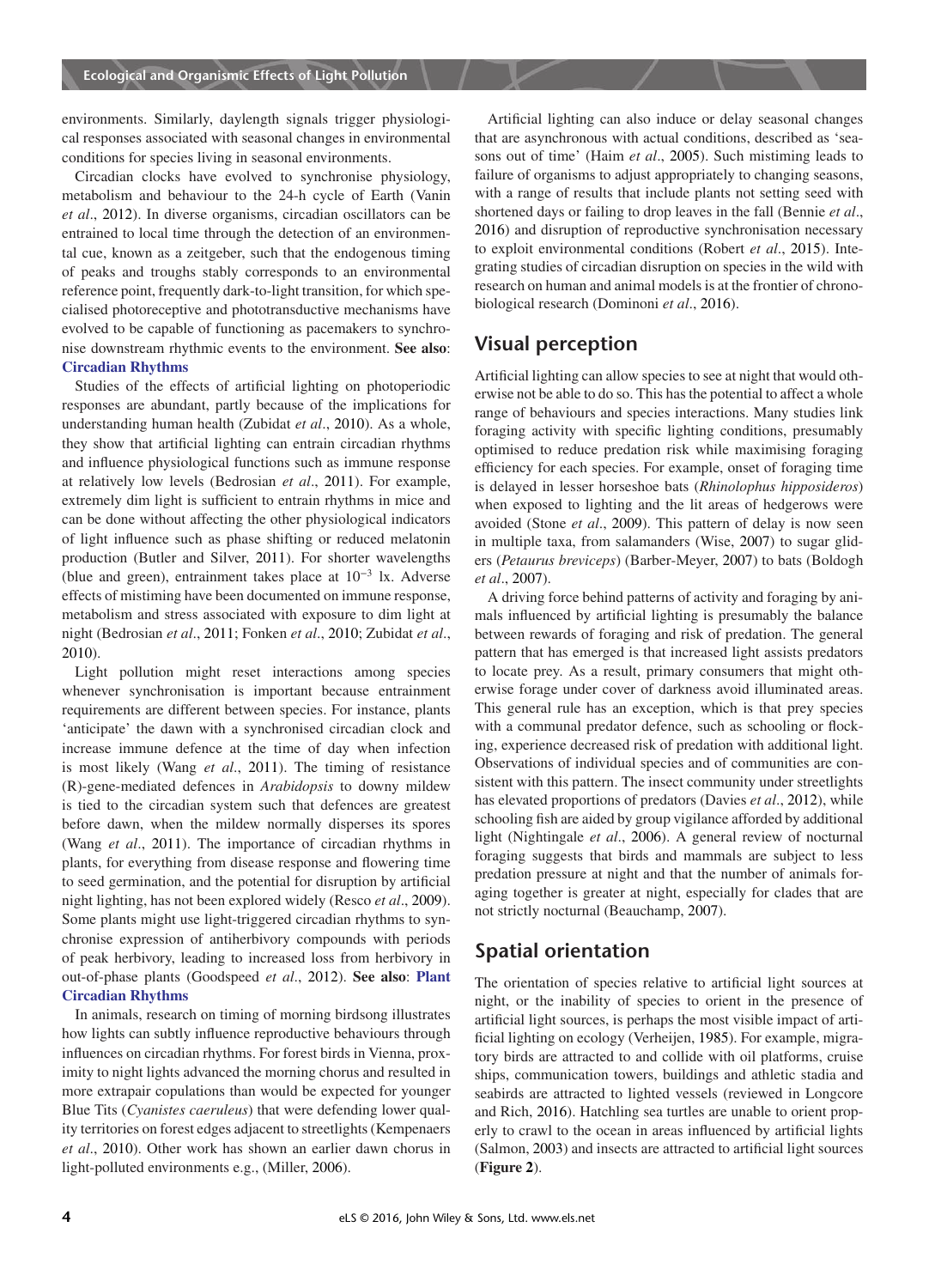<span id="page-4-0"></span>

**Figure 2** Different light sources along a riverside meadow verge in Germany, including cold-white LED (light-emitting diode), halogen spotlight, neutral-white LED, high-pressure sodium vapour, mercury vapour and metal halide. Greatest numbers and species of insects were collected at traps affixed to lamps rich in blue and ultraviolet lights (mercury vapour and metal halide). LEDs, which did not contain ultraviolet light, attracted the fewest insects compared with other types of lighting, but among LEDs, cold-white LEDs attracted the greatest number of insects (Eisenbeis and Eick, [2011\)](#page-5-0). Reproduced with permission from A. Hänel.

Movement and distribution of animals are limited by their ability to orient within the environment. Visual cues and light detection are used by almost all species except those living in perpetual darkness. The pervasiveness of light detection in orientation is shown by the discovery in *Drosophila* larvae of photoreceptors not associated with vision, which are found in each body segment and are sensitive in the ultraviolet, violet and blue wavelengths (Xiang *et al*., [2010\)](#page-5-0). These are precisely the areas of the spectrum associated with light avoidance because daylight is rich in these spectra. Even those species that restrict their activities to the darkest, moonless nights have means of using available light to orient. Nørgaard *et al*. [\(2008\)](#page-5-0) documented the visual ability of a nocturnal spider in the Namib Desert that presumably uses spatial and temporal summation to identify landscape structures, allowing it to orient and be active in the darkest conditions, thereby minimising predation risk.

The mechanisms by which artifcial lighting infuences spatial orientation of different taxa may differ. For nocturnally migrating songbirds, the disorientation of birds at lighted communication towers or tall buildings tends to occur when cloud cover has precluded navigation by celestial cues and the bird has encountered a bright light on the landscape. The behaviour is described as the bird being 'trapped' within the zone of infuence of the lights. Studies show that fashing lights attract far fewer birds and that turning off a light temporarily allows birds to leave an area and continue on their migratory route. The process for insect attraction and disorientation is similarly described as the animal being 'trapped' or 'dazzled' at the light, with several hypotheses for the mechanism of the phenomenon. For hatchling sea turtles, experimental evidence has established that individuals move away from the horizon with dark silhouettes, which for most of evolutionary history would have been the onshore dune and beach vegetation. Artifcial lighting onshore is inconsistent with that pattern and hatchlings either orient towards lights or do not have a fxed orientation (Salmon, [2003\)](#page-5-0).

# **Synergistic Effects**

The effects of light pollution may extend beyond directly observed impacts on physiology and behaviour. In humans, disturbance by light at night could lead to behaviours that increase circadian disruption such as turning on additional lights. In ecosystems, the behavioural or physiological changes caused by artifcial night lighting could have cascading effects (Bennie *et al*., 2015). The ecological and evolutionary consequences that result from the global increase in night lighting can interact synergistically with other hazards. For example, lights attract birds to other hazardous sites such as offshore petroleum platforms, wind turbines and buildings where they subsequently are at risk of colliding with glass.

Another synergistic consequence is the creation of polarised light by night lighting (Horváth *et al*., [2009\)](#page-5-0). For example, mayfies are attracted to wet pavement at night because polarised light created by refecting lights off the pavement is similar to the polarised light signal of water bodies.

The documented disruption of immune function by artifcial lighting across a range of taxa has potentially synergistic adverse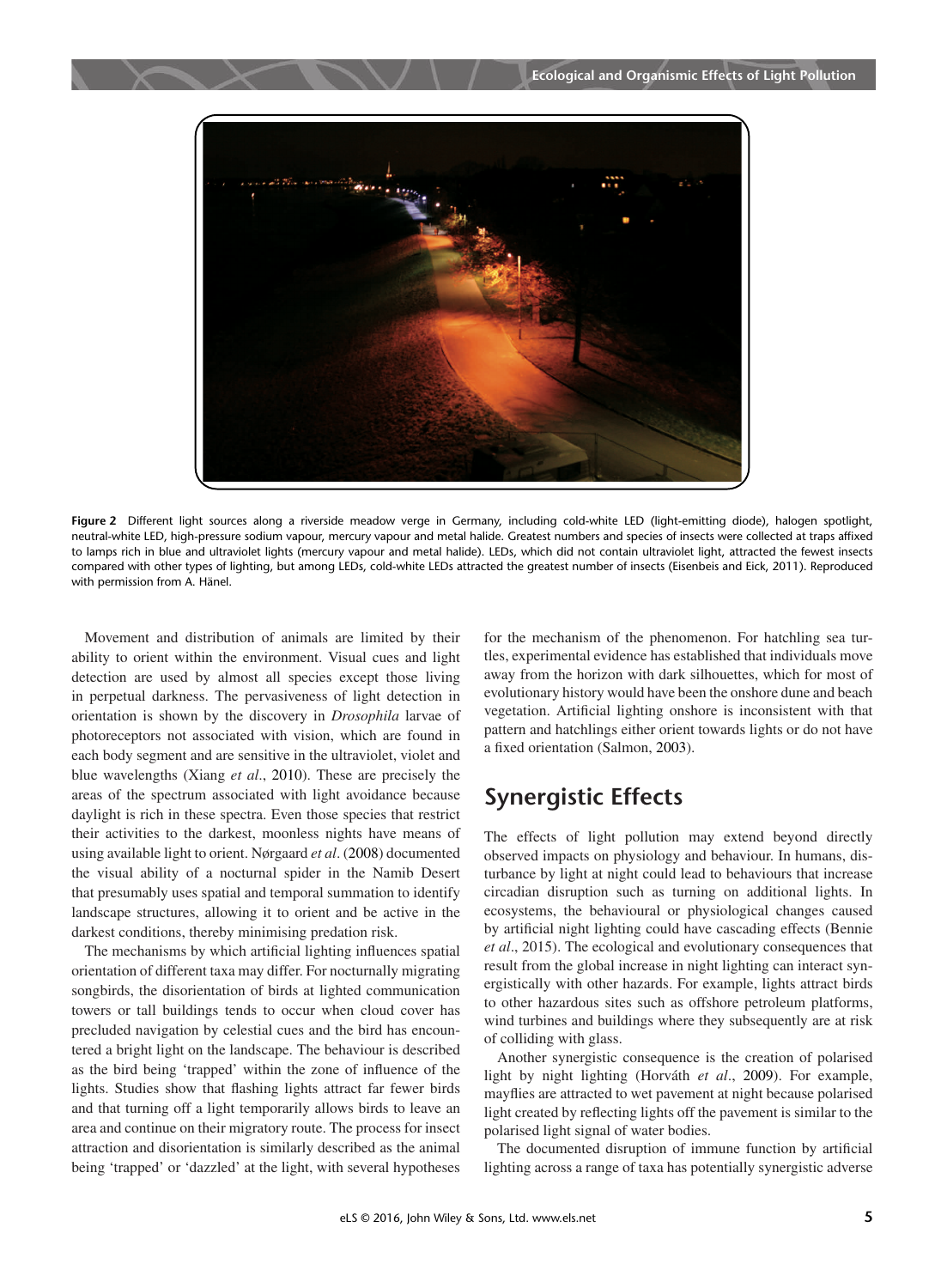effects in combination with emerging pathogens and the spread of well-known pathogens under changed climates.

# **Mitigating Light Pollution**

A comprehensive approach to mitigating the effects of light pollution on biological systems would include fve considerations: need, spectrum, intensity, direction and duration (Longcore and Rich, [2016\)](#page-5-0). In short, adverse impacts of artifcial night lighting could be minimised if

- <span id="page-5-0"></span>unnecessary lights are extinguished or not installed;
- spectrum of light is chosen to minimise impacts (especially not ultraviolet or blue, with a preference to reduce and avoid light less than 540 nm (Falchi *et al*., [2011\)](#page-5-0));
- lights are only as bright as necessary for the purpose;
- light is directed only where it is needed, including shielding sensitive habitats from lights, even if those lights are directed downwards; and
- lights are only illuminated as long as necessary and are turned off when not needed (e.g. using timers, motion detectors or bilevel lighting systems that reduce light during low-use periods).

As an example of these considerations, duration and spectrum of lights are important for efforts to mitigate impacts on migrating birds. Attraction varies by wavelength of light (Poot *et al*., [2008\)](#page-5-0) and much work remains to be done on the functioning of avian magnetoreception under different spectra and irradiances of artifcial lighting and how these interact in the feld. Both red and white solid lights attract birds in a way that fashing lights do not (Gehring *et al*., [2009\)](#page-5-0). Attraction of birds to lights can be reduced by fashing (with a completely dark phase), regardless of spectrum (Gehring *et al*., [2009\)](#page-5-0), so that changes to duration can mitigate spectrum. Where lights must be on all of the time, such as on offshore hydrocarbon platforms, green lights will apparently attract far fewer birds than full-spectrum (white) lights (Poot *et al*., [2008\)](#page-5-0).

New technologies create both opportunities and challenges for mitigation of light pollution. LED (light-emitting diode) lamps have short warm-up time, are highly directional and can be dimmed easily to allow for a dynamic lighting system, but many also contain far more light in the blue spectrum than those lamps they might replace. These attributes provide the opportunity for better lighting control in terms of intensity and direction, but often also result in increased exposure to physiologically active short wavelengths that propagate more in the atmosphere. In 2016, the American Medical Association issued a statement warning against the use of blue-rich street lighting because of potential harmful effects on human health, public safety and the environment (see http://www.ama-assn.org/ama/pub/news/news/2016/ 2016-06-14-community-guidance-street-lighting.page). LEDs that are lower in blue content are reaching the market, and to reduce ecological and astronomical impacts, light and flter combinations are now being developed and installed.

Many approaches are available to mitigate the effects of light pollution on biological systems (Falchi *et al*., [2011\)](#page-5-0), and unlike other forms of pollution, no costly clean-up is needed. Because other interest groups are involved in attempts to control lighting for the purpose of astronomical observation or energy conservation, full engagement by biologists and life scientists of all specialties is needed to ensure that measures proposed as solutions also reduce impacts to people, ecosystems and evolutionary processes. Testing and defning mitigation strategies for artifcial night lighting will be an important research direction.

# **Acknowledgements**

We thank S. Nuzhdin and D. Pentcheff for productive discussions of these topics.

#### **References**

- Barber-Meyer SM (2007) Photopollution impacts on the nocturnal behaviour of the sugar glider (*Petaurus breviceps*). *Pacifc Conservation Biology* **13**: 171–176.
- Beauchamp G (2007) Exploring the role of vision in social foraging: what happens to group size, vigilance, spacing, aggression and habitat use in birds and mammals that forage at night? *Biological Reviews* **82**: 511–525. DOI: 10.1111/J.1469-185x.2007.00021.X
- Bedrosian TA, Fonken LK, Walton JC and Nelson RJ (2011) Chronic exposure to dim light at night suppresses immune response in Siberian hamsters. *Biology Letters* **7**: 468–471. DOI: 10.1098/rsbl.2010.1108
- Bennie J, Davies TW, Cruse D, Inger R and Gaston KJ (2015) Cascading effects of artifcial light at night: resource-mediated control of herbivores in a grassland ecosystem. *Philosophical Transactions of the Royal Society B: Biological Sciences* **370**: 20140131. DOI: 10.1098/rstb.2014.0131
- Bennie J, Davies TW, Cruse D and Gaston KJ (2016) Ecological effects of artifcial light at night on wild plants. *Journal of Ecology* **104**: 611–620. DOI: 10.1111/1365-2745.12551
- Boldogh S, Dobrosi D and Samu P (2007) The effects of the illumination of buildings on house-dwelling bats and its conservation consequences. *Acta Chiropterologica* **9**: 527–534.
- Brainard GC, Hanifn JP, Greeson JM, *et al.* (2001) Action spectrum for melatonin regulation in humans: evidence for a novel circadian photoreceptor. *Journal of Neuroscience* **21**: 6405–6412.
- Butler MP and Silver R (2011) Divergent photic thresholds in the non-image-forming visual system: entrainment, masking and pupillary light refex. *Proceedings of the Royal Society B: Biological Sciences* **278**: 745–750. DOI: 10.1098/rspb.2010.1509
- Cinzano P, Falchi F and Elvidge CD (2001) The frst world atlas of the artifcial night sky brightness. *Monthly Notices of the Royal Astronomical Society* **328**: 689–707.
- Davies TW, Bennie J and Gaston KJ (2012) Street lighting changes the composition of invertebrate communities. *Biology Letters* **8**: 764–767. DOI: 10.1098/rsbl.2012.0216
- Dominoni DM, Borniger JC and Nelson RJ (2016) Light at night, clocks and health: from humans to wild organisms. *Biology Letters* **12**: 20160015. DOI: 10.1098/rsbl.2016.0015
- Eisenbeis G and Eick K (2011) Studie zur Anziehung nachtaktiver Insekten an die Straßenbeleuchtung unter Einbeziehung von LEDs [Attraction of nocturnal insects to street lights: a study of lighting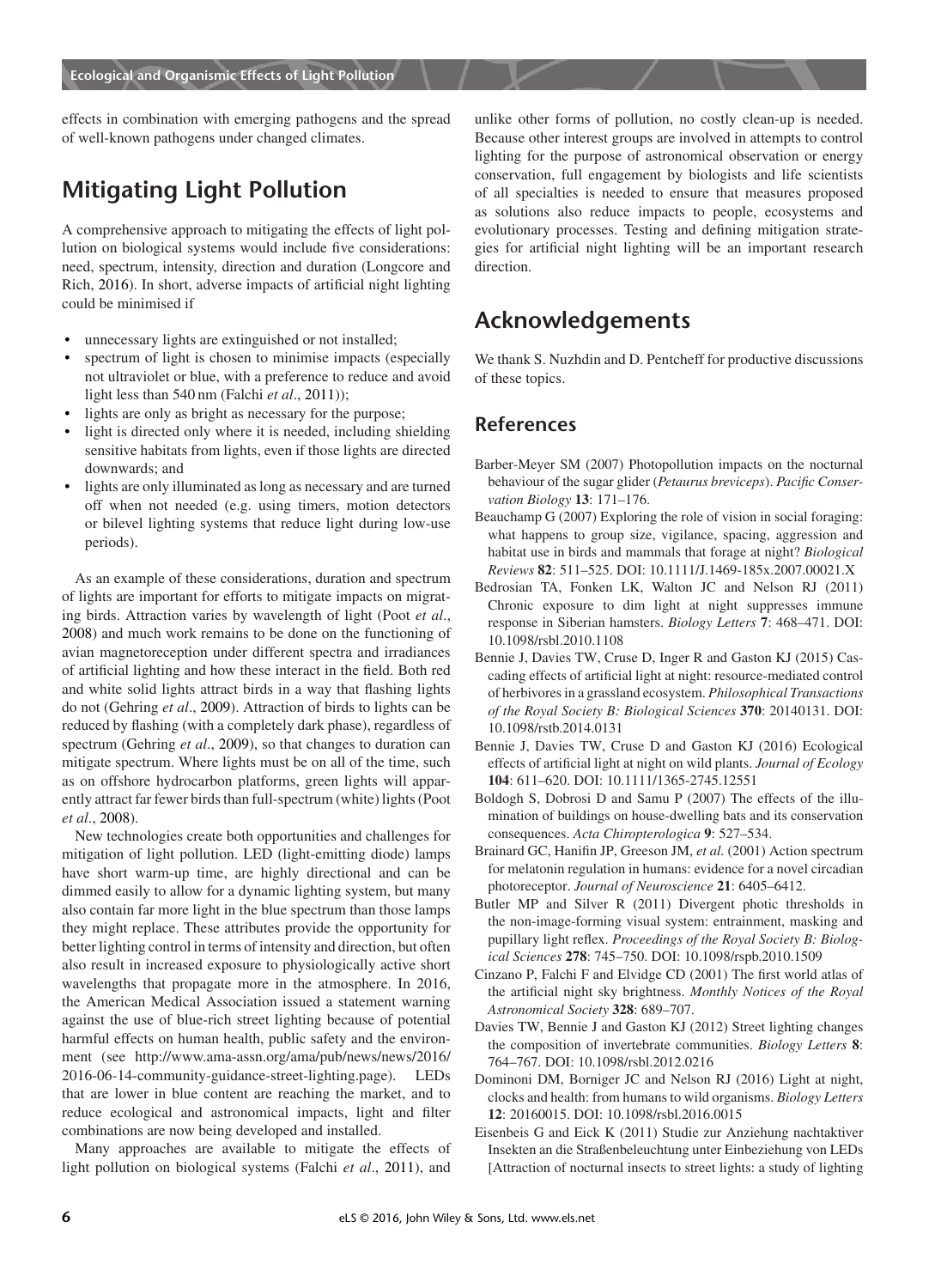systems, with consideration of LEDs]. *Natur und Landschaft* **86**: 298–306.

- Falchi F, Cinzano P, Elvidge CD, Keith DM and Haim A (2011) Limiting the impact of light pollution on human health, environment and stellar visibility. *Journal of Environmental Management* **92**: 2714–2722. DOI: 10.1016/j.jenvman.2011.06.029
- Fonken LK, Workman JL, Walton JC, *et al.* (2010) Light at night increases body mass by shifting the time of food intake. *Proceedings of the National Academy of Sciences of the United States of America* **107**: 18664–18669. DOI: 10.1073/pnas.1008734107
- Gaston KJ, Bennie J, Davies TW and Hopkins J (2013) The ecological impacts of nighttime light pollution: a mechanistic appraisal. *Biological Reviews* **88**: 912–927. DOI: 10.1111/brv.12036
- Gaston KJ, Duffy JP, Gaston S, Bennie J and Davies TW (2014) Human alteration of natural light cycles: causes and ecological consequences. *Oecologia* **176**: 917–931. DOI: 10.1007/s00442-014-3088-2
- Gehring J, Kerlinger P and Manville AM II, (2009) Communication towers, lights, and birds: successful methods of reducing the frequency of avian collisions. *Ecological Applications* **19**: 505–514.
- Goodspeed D, Chehab EW, Min-Venditti A, Braam J and Covington MF (2012) *Arabidopsis* synchronizes jasmonate-mediated defense with insect circadian behavior. *Proceedings of the National Academy of Sciences of the United States of America* **109**: 4674–4677. DOI: 10.1073/pnas.1116368109
- Hagen O and Viviani VR (2009) Investigation of the artifcial night lighting infuence in frefy (Coleoptera: Lampyridae) occurrence in the urban areas of Campinas and Sorocaba municipalities [extended abstract]. Anais do IX Congresso de Ecologia do Brasil, São Lourenço
- Haim A, Shanas U, Zubidad AES and Scantelbury M (2005) Seasonality and seasons out of time—the thermoregulatory effects of light interference. *Chronobiology International* **22**: 59–66. DOI: 10.1081/CBI-200038144
- Hölker F, Moss T, Griefahn B, *et al.* (2010) The dark side of light: a transdisciplinary research agenda for light pollution policy. *Ecology and Society* **15**: 13.
- Horváth G, Kriska G, Malik P and Robertson B (2009) Polarized light pollution: a new kind of ecological photopollution. *Frontiers in Ecology and the Environment* **7**: 317–325. DOI: 10.1890/080129
- Hurley S, Goldberg D, Nelson D, *et al.* (2014) Light at night and breast cancer risk among California teachers. *Epidemiology* **25**: 697–706. DOI: 10.1097/eDe.0000000000000137
- Jokiel PL, Ito RY and Liu PM (1985) Night irradiance and synchronization of lunar release of planula larvae in the reef coral *Pocillopora damicornis*. *Marine Biology* **88**: 167–174. DOI: 10.1007/BF00397164
- Jones TM, Durrant J, Michaelides EB and Green MP (2015) Melatonin: a possible link between the presence of artifcial light at night and reductions in biological ftness. *Philosophical Transactions of the Royal Society B: Biological Sciences* **370**: 2014122. DOI: 10.1098/rstb.2014.0122
- Keenan SF, Benfeld MC and Blackburn JK (2007) Importance of the artifcial light feld around offshore petroleum platforms for the associated fsh community. *Marine Ecology Progress Series* **331**: 219–231. DOI: 10.3354/meps331219
- Kempenaers B, Borgström P, Loës P, Schlicht E and Valcu M (2010) Artifcial night lighting affects dawn song, extra-pair siring success, and lay date in songbirds. *Current Biology* **20**: 1735–1739. DOI: 10.1016/j.cub.2010.08.028
- Kloog I, Haim A, Stevens RG and Portnov BA (2009) Global co-distribution of light at night (LAN) and cancers of prostate, colon, and lung in men. *Chronobiology International* **26**: 108–125. DOI: 10.1080/07420520802694020
- Kyba CCM, Ruhtz T, Fischer J and Hölker F (2011) Cloud coverage acts as an amplifer for ecological light pollution in urban ecosystems. *PLoS One* **6**: e17307. DOI: 10.1371/journal.pone.0017307
- Kyba CCM, Garz S, Kuechly H, *et al.* (2015) High-resolution imagery of Earth at night: new sources, opportunities and challenges. *Remote Sensing* **7**: 1–23. DOI: 10.3390/rs70100001
- Liu R, Fu A, Hoffman AE, Zheng T and Zhu Y (2013) Melatonin enhances DNA repair capacity possibly by affecting genes involved in DNA damage responsive pathways. *BMC Cell Biology* **14**: 1. DOI: 10.1186/1471-2121-14-1
- Lloyd JE (2006) Stray light, frefies, and frefyers. In: Rich C and Longcore T (eds) *Ecological Consequences of Artifcial Night Lighting*, pp. 345–364. Washington, D.C.: Island Press.
- Longcore T and Rich C (2004) Ecological light pollution. *Frontiers in Ecology and the Environment* **2**: 191–198. DOI: 10.1890/1540-9295(2004)002[0191:elp]2.0.co;2
- Longcore T and Rich C (2016) Artifcial night lighting and protected lands: ecological effects and management approaches. Natural Resource Report NPS/NRSS/NSNS/NRR—2016/1213. National Park Service, Fort Collins, Colorado, pp. 1–51.
- McFadden E, Jones ME, Schoemaker MJ, Ashworth A and Swerdlow AJ (2014) The relationship between obesity and exposure to light at night: cross-sectional analyses of over 100,000 women in the breakthrough generations study. *American Journal of Epidemiology* **180**: 245–250. DOI: 10.1093/aje/kwu117
- Miller MW (2006) Apparent effects of light pollution on singing behavior of American Robins. *Condor* **108**: 130–139. DOI: 10.1650/0010-5422(2006)108[0130:AEOLPO]2.0.CO;2
- Nightingale B, Longcore T and Simenstad CA (2006) Artifcial night lighting and fshes. In: Rich C and Longcore T (eds) *Ecological Consequences of Artifcial Night Lighting*, pp. 257–276. Washington, D.C.: Island Press.
- Nørgaard T, Nilsson D-E, Henschel JR, Garm A and Wehner R (2008) Vision in the nocturnal wandering spider *Leucorchestris arenicola* (Araneae: Sparassidae). *Journal of Experimental Biology* **211**: 816–823. DOI: 10.1242/jeb.010546
- Nowinszky L (2004) Nocturnal illumination and night fying insects. *Applied Ecology and Environmental Research* **2**: 17–52. DOI: 10.15666/aeer/02017052
- Oliveira C, Duncan NJ, Pousão-Ferreira P, Mañanós E and Sánchez-Vázquez FJ (2010) Infuence of the lunar cycle on plasma melatonin, vitellogenin and sex steroids rhythms in Senegal sole, *Solea senegalensis*. *Aquaculture* **306**: 343–347. DOI: 10.1016/j.aquaculture.2010.05.003
- Perry G, Buchanan BW, Fisher RN, Salmon M and Wise SE (2008) Effects of artifcial night lighting on amphibians and reptiles in urban environments. *Herpetological Conservation* **3**: 239–256.
- Poot H, Ens BJ, de Vries H, *et al.* (2008) Green light for nocturnally migrating birds. *Ecology and Society* **13**: 47.
- Raven JA and Cockell CS (2006) Infuence on photosynthesis of starlight, moonlight, planetlight, and light pollution (refections on photosynthetically active radiation in the universe). *Astrobiology* **6**: 668–675. DOI: 10.1089/ast.2006.6.668
- Rea MS, Figueiro MG, Bierman A and Bullough JD (2010) Circadian light. *Journal of Circadian Rhythms* **8**: 1–10. DOI: 10.1186/1740-3391-8-2